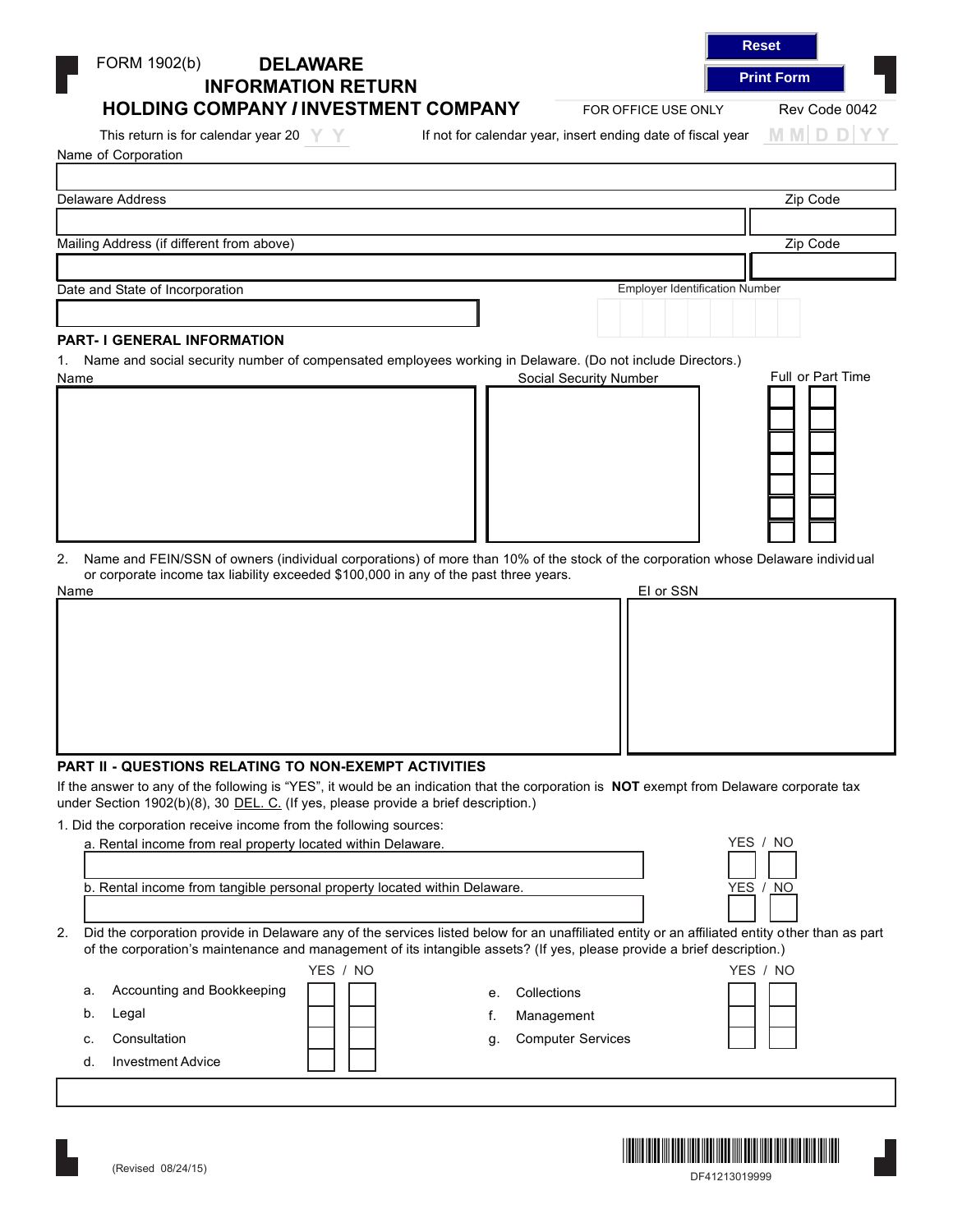

#### **PART III - QUESTIONS RELATING TO EXEMPT ACTIVITIES**

If the answer to any of the following is "YES", it would be an indication that the corporation is exempt from Delaware corporat e tax under Section 1902(b)(8), 30 <u>DEL C. (</u>If yes, please provide a brief description.)

1. Did the corporation directly or indirectly receive income from any one of the following sources?Please check the appropriate box for each source of income and, for each "yes" response where the income received isin excessof \$1 million, provide adescription of the activity performed in Delaware with regard to such income.

| a. | Interest on notes secured by real estate mortgages.                                        | YES / NO |
|----|--------------------------------------------------------------------------------------------|----------|
|    |                                                                                            |          |
| b. | Interest on all other debt obligations.                                                    | YES / NO |
|    |                                                                                            |          |
| C. | Dividends.                                                                                 | YES / NO |
|    |                                                                                            | YES / NO |
| d. | Patents, patent applications, trademarks, trade names and know-how.                        |          |
| е. | Gain on the sale of intangible investments.                                                | YES / NO |
| f. | Rental income from real property located outside of Delaware.                              | YES / NO |
|    |                                                                                            |          |
| g  | Rental income from tangible personal property located outside of Delaware.                 | YES / NO |
|    | Is the corporation engaged in business activities outside of Delaware other than described |          |
|    | in Question 1 above? (If yes, please describe.)                                            | YES / NO |
|    | PART IV - ADDITIONAL INFORMATION                                                           | YES / NO |

#### **PART IV - ADDITIONAL INFORMATION**

Did the corporation have any source of income other than the sources of income described in Parts II and III above? (If yes, please describe the source of income and the activity in Delaware relating to it.)

**Under penalties of perjury, I declare that I have examined this return and statements, and believe it is true, correct and complete.**



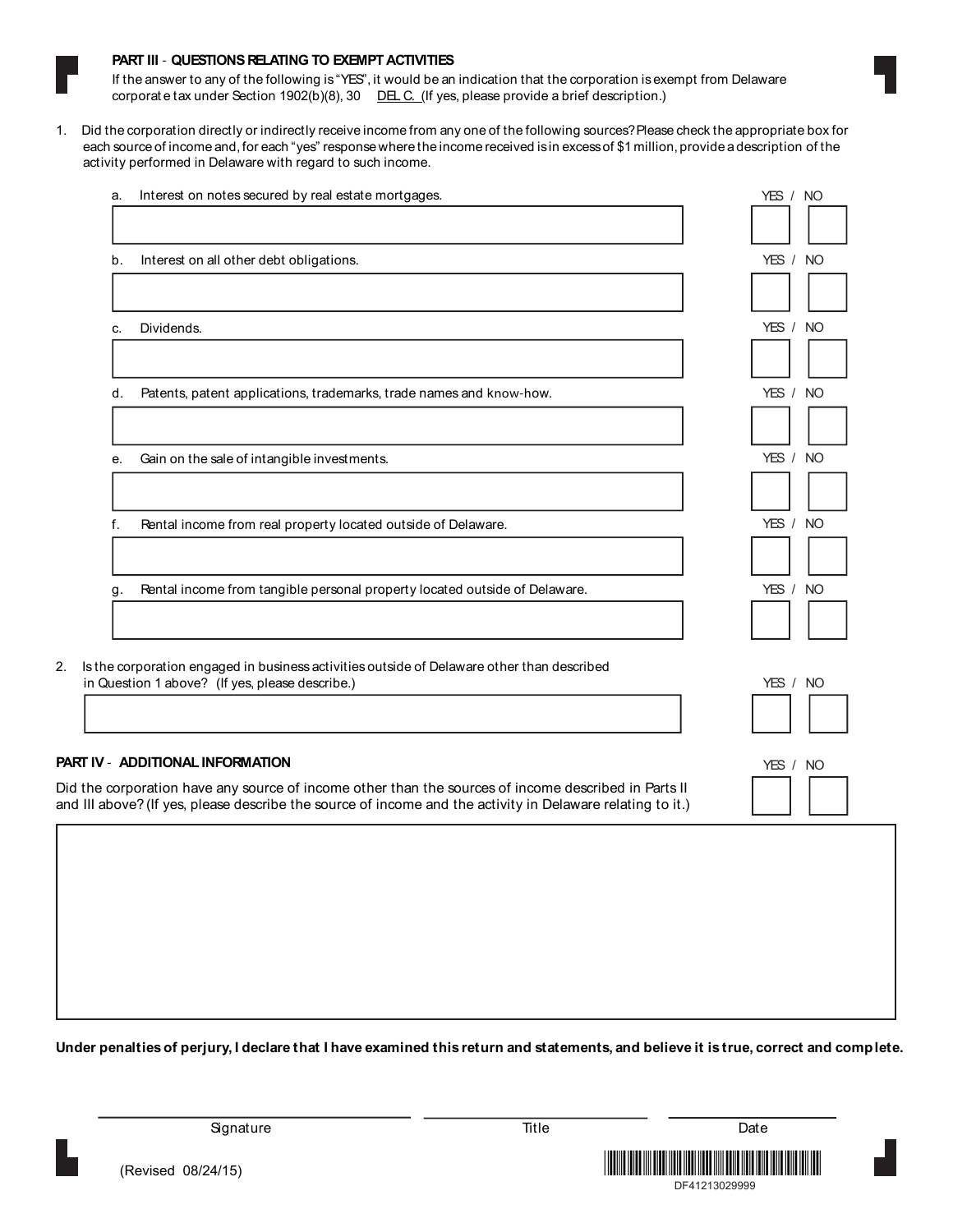## **INSTRUCTIONS FOR FORM 1902(b) INFORMATION RETURN FOR HOLDING COMPANY/INVESTMENT COMPANY**

# **GENERAL INSTRUCTIONS**

### **CORPORATIONS REQUIRED TO FILE RETURNS**

Under 30 Del. C., §1904(g), an Annual Information Return may be required of each corporation claiming exemption from Delaware corporate income tax under 30 Del. C., §1902(b)(8) which provides an exemption for "Corporations whose activities within this State are confined to the maintenance and management of their intangible investments and the collection and distribution of the income from such investments or from tangible property physically located outside this State. For purposes of this paragraph, 'intangible investments' shall include, without limitation, investments in stocks, bonds, notes, and other debt obligations (including debt obligations of affiliated corporations), patents, patent applications, trademarks, trade names and similar types of intangible assets." Form 1902(b), Information Return for Holding Company/Investment Company, must be filed annually by corporations claiming exemption from corporate taxation under Section 1902(b)(8) of Title 30 of the Delaware Code.

#### **PERIOD COVERED BY RETURN**

The taxable year ending date of a corporation required to file Form 1902(b) Information Return shall be the same as it is for purposes of computing its federal income tax.

## **WHEN TO FILE AND EXTENSIONS**

Form 1902(b) Information Return must be filed on or before the fifteenth day of the fourth month following the end of the taxable year. A request for an automatic extension of six months to the Internal Revenue Service will automatically extend the filing date of the Delaware return by six months. If no federal extension was requested, an extension of time for filing may be made by a letter on or before the due date. Copies of extensions granted (Federal Form 7004 or Delaware Division of Revenue Approval Letter) must be attached to the return when filed. Please detach and mail Form 1902(b), Information Return, to the Division of Revenue, 820 N. French Street, P.O. Box 2044, Wilmington, Delaware 19899-2044.

**PART 1 - GENERAL INFORMATION**

#### **LINE 1 - COMPENSATED DELAWARE EMPLOYEES**

Enter on Line 1 the names and social security number(s) of individuals employed by the filing corporation within Delaware (do not include Directors). Please also indicate whether employed on a full or part time basis. If additional space is needed, please attach a separate schedule.

## **LINE 2 - PERSONS OWNING MORE THAN 10% OF THE STOCK OF THE CORPORATION**

Enter on Line 2 the name and Federal Employer Identification Number or Social Security Number of owners (individual partnership or corporation) of more than 10% of the outstanding stock of the corporation whose Delaware individual or corporate income tax liability exceeded \$100,000 in any of the past three years. If additional space is needed, please attach a separate schedule.